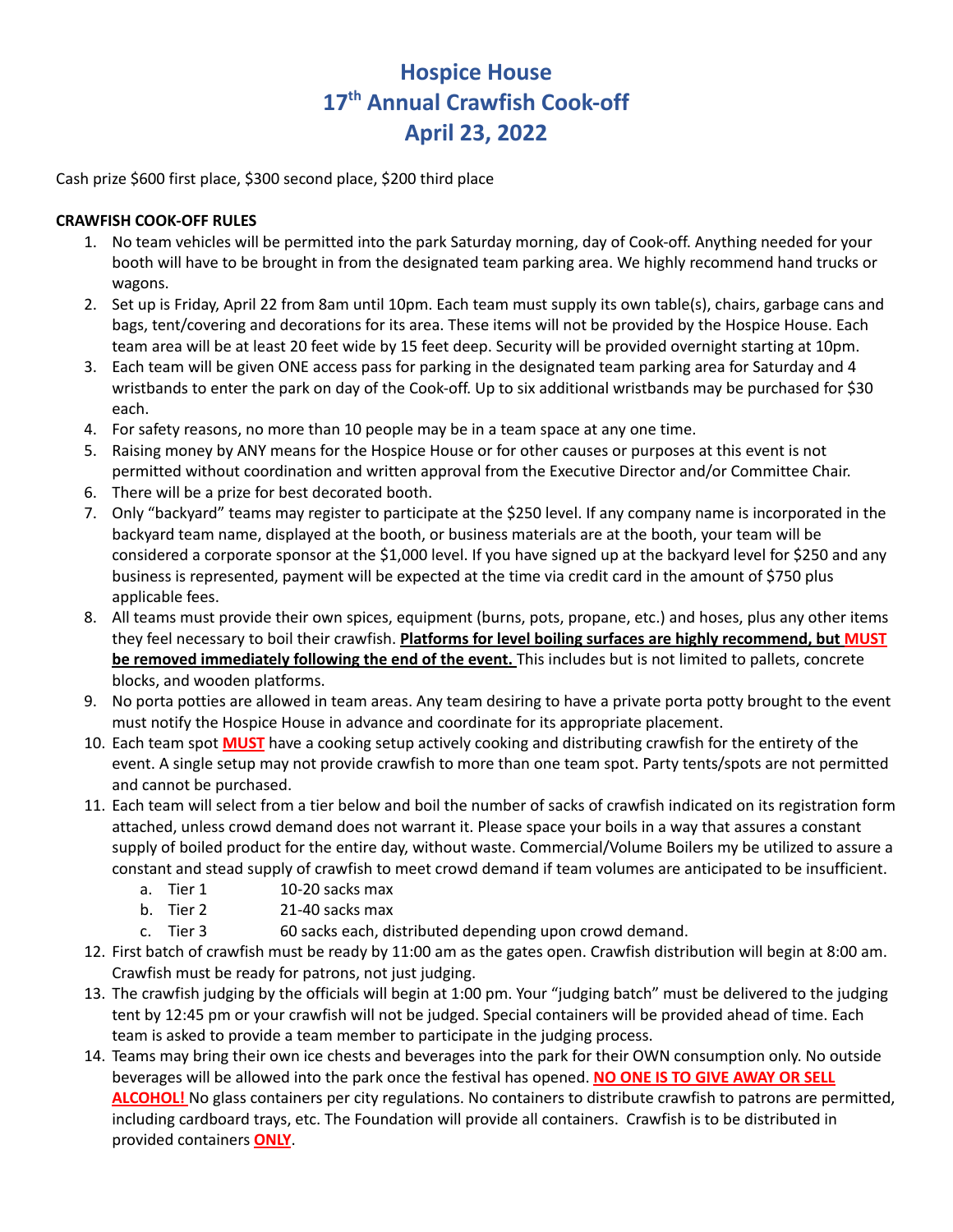- 15. Each team is responsible to clean up their area AFTER the Cook-off is over. No items can be left at the park following the event. Teams MAY NOT begin pickup until the event is over. Teams MUST be prepared to stay at the park until your designated spot is completely clean. Vehicles will not be permitted into the park until authorized by the Slidell Police Department, for pedestrian safety reasons. A traffic contraflow pattern will be enforced for Friday and Saturday following the event; to assist in setting up and breaking down team spots. This means roads will be one way. Please only park unloading/loading vehicles in front of the team spots and move them when unloading/loading is complete. This will allow for open traffic flow on all rows.
- 16. Any remaining sacks of crawfish in team spots at 4:30 must be returned, unless other arrangements are made with Hospice House officials. Remaining boiled crawfish after 6:00 may not be given to patrons. Crawfish is to be consumed on premises only.
- 17. Generators are not permitted. Power is not available in the park where teams are located. Please plan accordingly.
- 18. Team captains are responsible for their team members and all other persons within their team spot throughout the day of the event. ALL team members must sign a hold harmless with the Hospice House before participating in the event.
- 19. A team in not considered registered until both a completed liability waiver/team registration form (for all members) **AND** payment is received. This also determines the order in which team spots are chosen.
- 20. TEAM MEETINGS ARE MANDATORY. Each team must have their captain or a representative present, limited to 2 persons per team. The first meeting will be Tuesday, April 12, 2022, at 7pm at a location to be determined. The second meeting will be at 9:00 am the morning of the Cook-off, April 23, 2022, in the gym parking lot. Team spot selection will occur at the first meeting on the 12<sup>th</sup> after which, returning teams may leave. Representatives of new teams are required to stay for a run-through of rules and answering any questions.

Please remember this event is the main fundraiser to support the Hospice House. Please help us keep costs down through avoiding waste and unnecessary additional expenses. Help us keep the competition friendly and in the spirit in which it is intended.

For more information contact: Miranda Parker, Director

(985) 643-5470 [MirandaParker@TheHospiceHouse.org](mailto:MirandaParker@TheHospiceHouse.org)